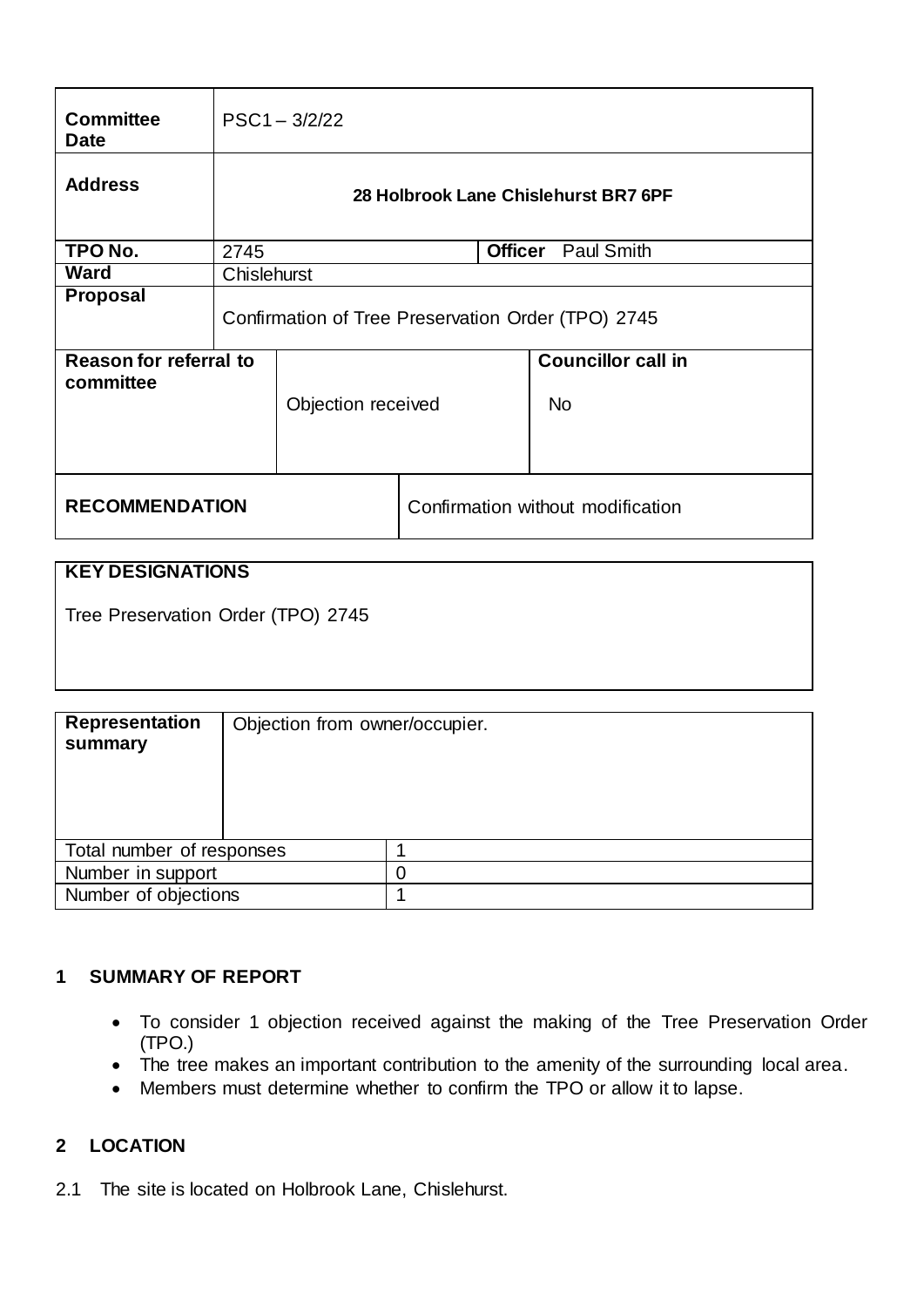2.2 Tree Preservation Order (TPO) 2745 was made on 18<sup>th</sup> October 2021 to secure protection of one Oak tree at 28 Holbrook Lane.







**Figure 2 - View of T1.** 

# **3 RELEVANT PLANNING HISTORY**

**Withdrawn** 

21/04283/TREE 28 Holbrook Lane Large Oak tree in front garden - Remove.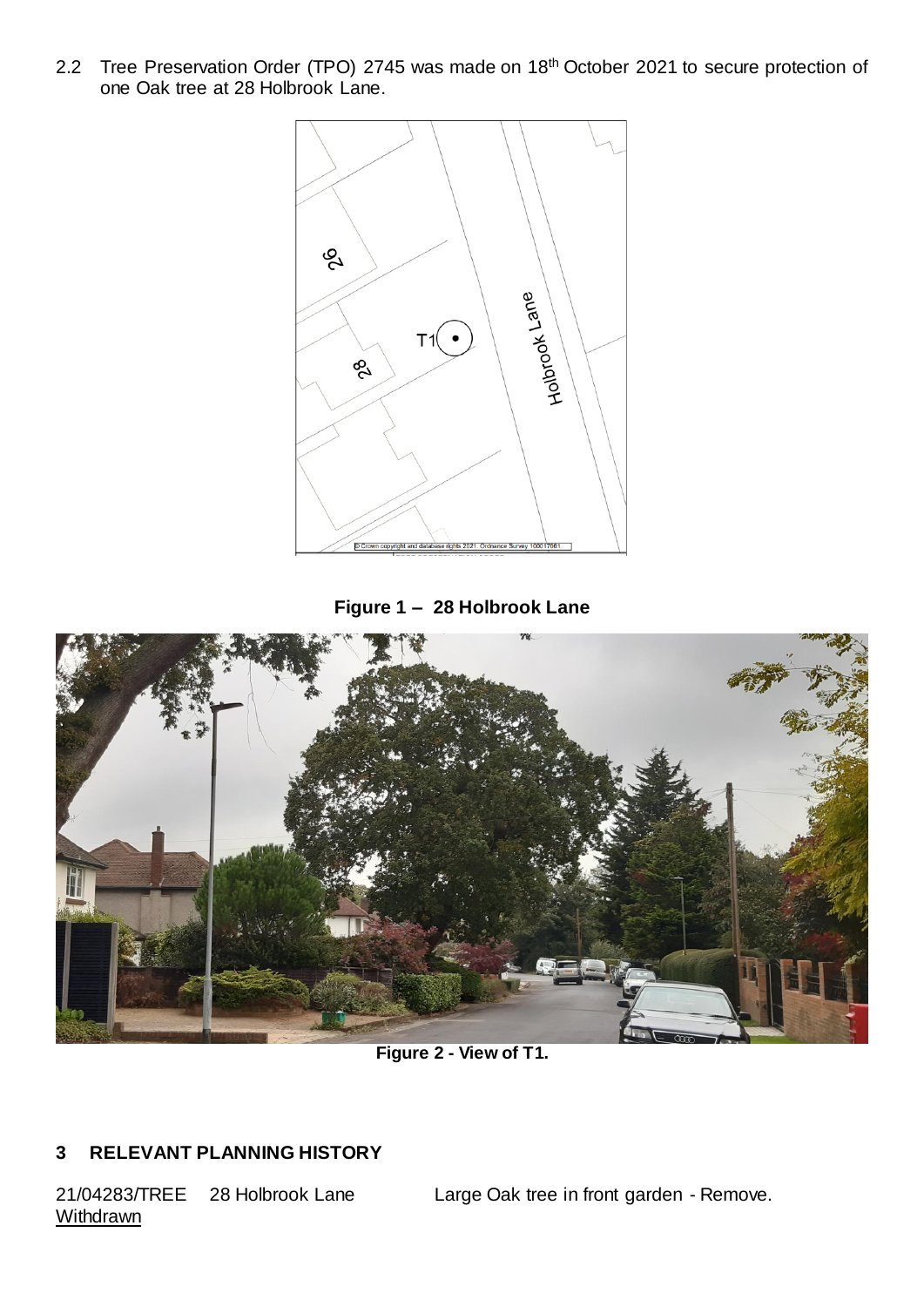21/04345/TREE 28 Holbrook Lane T1 Oak at front of property - Fell including grinding of stump. T2 Row of x6 Leylandii - Remove to ground level. TPO Authorised

## **4 CONSULTATION SUMMARY**

- 4.1 The land owner/occupier was served the TPO by recorded delivery. Immediate neighbours were notified in writing of the TPO service.
- 4.2 One objection was received from the land owner/occupier and is summarised below.
	- a) The intent to fell the tree was the result of an inspection by a tree surgeon who highlighted that there is significant amount of decay in the main stem.

## **5 POLICIES AND GUIDANCE**

#### 5.1 **National Policy Framework 2019**

15. Conserving and enhancing the natural environment

## 5.2 **The London Plan**

7.21 Trees and Woodlands

#### 5.3 **Draft London Plan**

G1 Green Infrastructure and Natural Environment G7 Trees and Woodlands

## 5.4 **Bromley Local Plan 2019**

42 Conservation Areas 73 Development and Trees 74 Conservation and Management of Trees and Woodlands

## 5.5 **The London Borough of Bromley Tree Management Strategy 2016-2020**

Section 18

## 5.6 **National Planning Guidance - Tree Preservation Orders and trees in conservation areas (Ministry of Housing, Communities and Local Government)**

Paragraph 020 - 057

## **6 COMMENTARY**

- 6.1 The TPO was made on 18<sup>th</sup> October 2021 in accordance with The Town and Country Planning Act 1990 sections 198 – 202G.
- 6.2 Further to a visual assessment adopting the TEMPO (Tree Evaluation Method for Preservation Orders) scoring system, a new TPO was considered justified as the tree(s) merited preservation. In summary, the tree benefits from a suitable retention span and prominence in the street scene.